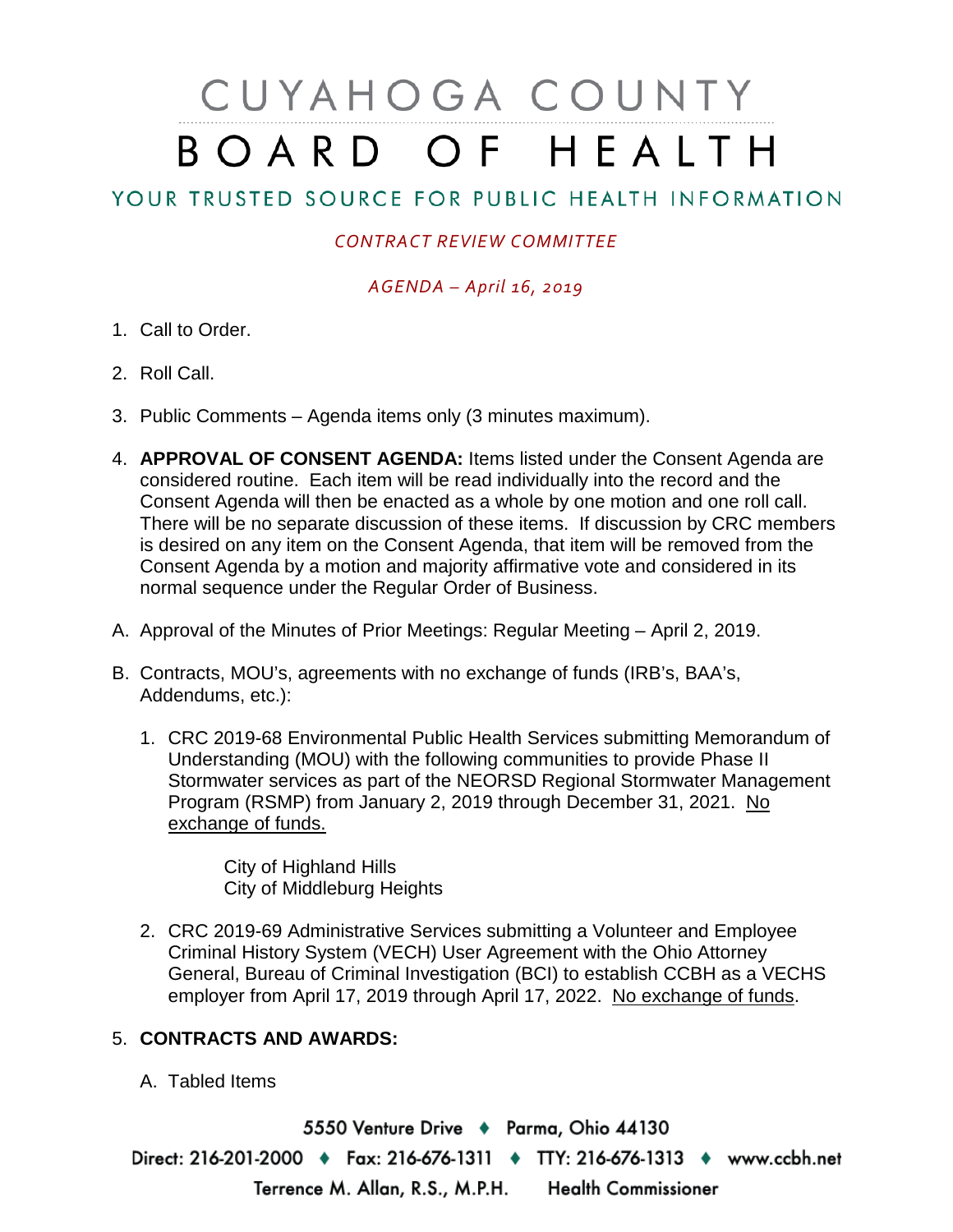- 1. CRC 2018-100 7208 Broadview Rd. Parma, Ohio 44134
- 2. CRC 2018-123 7454 Bronson Rd. Olmsted Township, Ohio 44138
- 3. CRC 2018-160 27912 Pergl Rd. Solon, Ohio 44139
- 4. CRC 2018-161 27605 Pergl Rd. Glenwillow, Ohio 44139
- 5. CRC 2018-162 6845 Richmond Rd. Glenwillow, Ohio 44139
- B. New Items For Review
	- 1. Bid/Quote Openings ≥ \$25,000.00

None

2. Bid/Quote Openings < \$25,000.00

*Lead Program* 

- a. CRC 2019-70 11548 Lawndale Parma Heights, Ohio 44130
- b. CRC 2019-71 19011 Fairway Ave. Maple Heights, Ohio 44137
- 3. Expenditures: Contracts < \$25,000.00
	- a. CRC 2019-72 Prevention and Wellness Services submitting the following contracts under the HRSA Ryan White Part A Program grant from March 1, 2019 through February 29, 2020:

Amount to be paid not to exceed:

5550 Venture Drive + Parma, Ohio 44130 Direct: 216-201-2000 ♦ Fax: 216-676-1311 ♦ TTY: 216-676-1313 ♦ www.ccbh.net Terrence M. Allan, R.S., M.P.H. **Health Commissioner**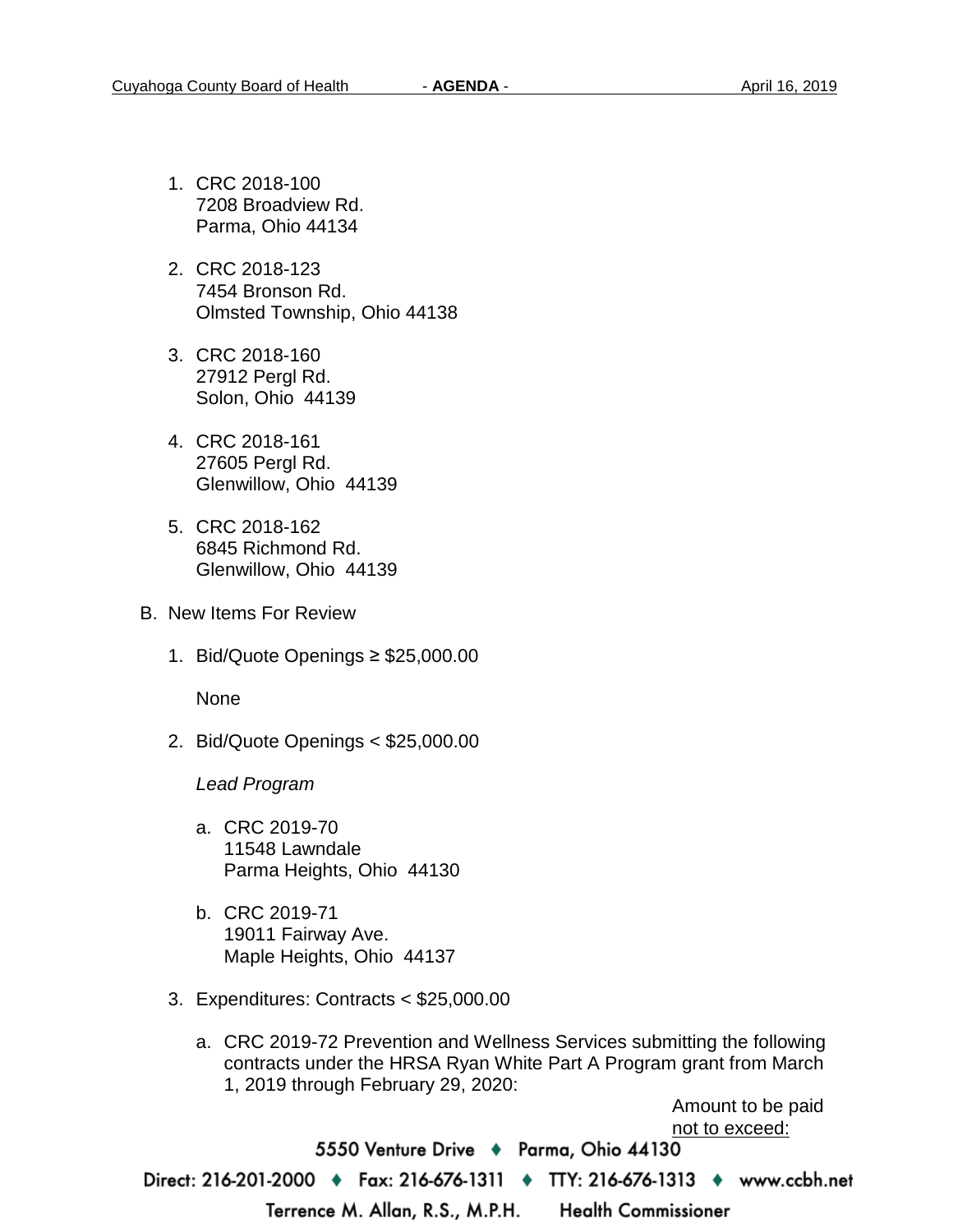| <b>Family Planning Services of Lorain County</b> | \$20,000.00 |
|--------------------------------------------------|-------------|
| <b>Far West Center</b>                           | \$3,200.00  |

Purpose: To provide services to low-income, uninsured and underinsured HIV positive persons.

Funding Source: 100% reimbursable through the FY2019 HRSA Ryan White grant.

b. CRC 2019-73 Prevention and Wellness Services submitting a contract with Radio One under the REACH grant from May 6, 2019 through August 25, 2019. Amount to be paid to Radio One is not to exceed \$11,212.00.

Purpose: To provide marketing and promotional campaigns for the REACH program.

Funding Source: 100% reimbursable through the FY2018 REACH grant.

c. CRC 2019-74 Prevention and Wellness Services submitting an addendum to the contract (Resolution 2018-32 & CRC 2018-145) with Azalea Health to decrease the amount paid to Azalea Health from \$65,630.00 to \$54,350.00.

Purpose: The contract reduction is due to the removal of Clearinghouse services which is being paid directly to Waystar (Navicure).

Funding Source: 100% funded through CCBH General Revenue

- 4. Revenue Generating Agreements < \$25,000.00
	- a. CRC 2019-75 Environmental Public Health Services submitting Phase II Stormwater Services Agreement with the City of Middleburg Heights to provide Phase II Stormwater services from January 2, 2019 through December 31, 2021. Amount to be received from the City of Middleburg Heights is not to exceed \$1,500.00.

Purpose: Implementation of the Minimum Control Measures (MCM) #3: Illicit Discharge Detection and Elimination (IDDE) programming and MCM #6: Pollution Prevention/Good Housekeeping for Municipal Operations.

C. Contract Rescissions

None

6. Other Business.

5550 Venture Drive + Parma, Ohio 44130 Direct: 216-201-2000 • Fax: 216-676-1311 • TTY: 216-676-1313 • www.ccbh.net Terrence M. Allan, R.S., M.P.H. **Health Commissioner**